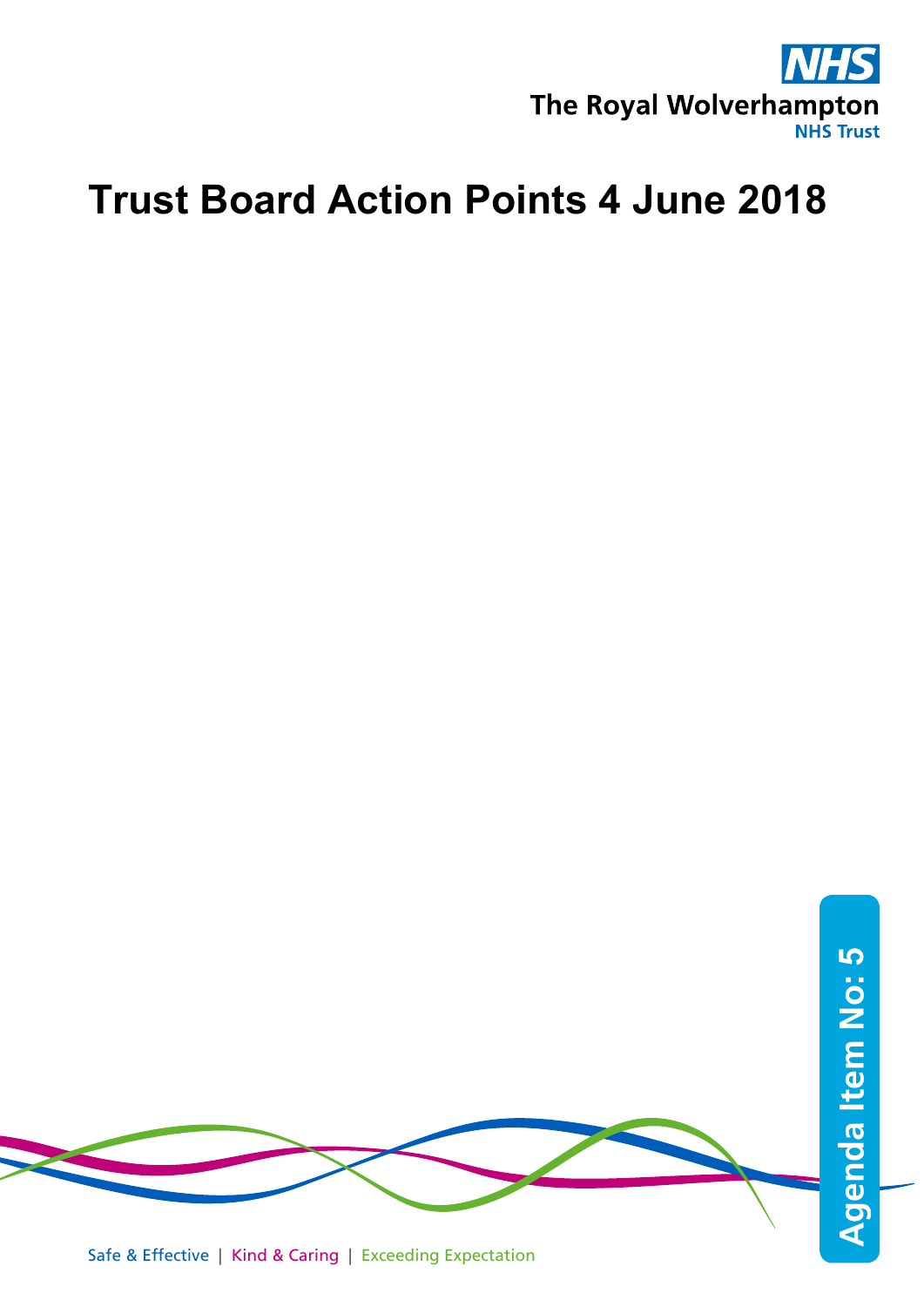## The Royal Wolverhampton NHS Trust



| <b>Trust Board Report</b>                  |                                                                                                            |  |  |  |  |
|--------------------------------------------|------------------------------------------------------------------------------------------------------------|--|--|--|--|
| <b>Meeting Date:</b>                       | 4 June 2018                                                                                                |  |  |  |  |
| Title:                                     | <b>Board Action Points</b>                                                                                 |  |  |  |  |
| <b>Executive Summary:</b>                  | This report lists the outstanding actions from previous Board meetings,                                    |  |  |  |  |
|                                            | and timescales for completion.                                                                             |  |  |  |  |
| <b>Action Requested:</b>                   | To note the actions taken, or still outstanding.                                                           |  |  |  |  |
| <b>Report of:</b>                          | <b>Chief Executive</b>                                                                                     |  |  |  |  |
| Author:                                    | Keith Wilshere                                                                                             |  |  |  |  |
| <b>Contact Details:</b>                    | Tel 01902 694294<br>keith.wilshere1@nhs.net                                                                |  |  |  |  |
| <b>Links to Trust</b>                      | N/A                                                                                                        |  |  |  |  |
| <b>Strategic Objectives</b>                |                                                                                                            |  |  |  |  |
| <b>Resource</b>                            | Revenue: None                                                                                              |  |  |  |  |
| Implications:                              | Capital: None<br>Workforce: None                                                                           |  |  |  |  |
|                                            | Funding Source: None                                                                                       |  |  |  |  |
| <b>Risks: BAF/TRR</b>                      | None identified                                                                                            |  |  |  |  |
| (describe risk and current<br>risk score)  |                                                                                                            |  |  |  |  |
| <b>Public or Private:</b>                  | Public                                                                                                     |  |  |  |  |
| (with reasons if private)                  |                                                                                                            |  |  |  |  |
| <b>References:</b>                         | Minutes of previous Board meetings                                                                         |  |  |  |  |
| (eg from/to other committees)              |                                                                                                            |  |  |  |  |
| <b>Appendices/</b>                         | None                                                                                                       |  |  |  |  |
| References/                                |                                                                                                            |  |  |  |  |
| <b>Background Reading</b>                  |                                                                                                            |  |  |  |  |
| <b>NHS Constitution:</b>                   | In determining this matter, the Board should have regard to the Core                                       |  |  |  |  |
| (How it impacts on any<br>decision-making) | principles contained in the Constitution of:                                                               |  |  |  |  |
|                                            | Equality of treatment and access to services<br>4<br>4<br>High standards of excellence and professionalism |  |  |  |  |
|                                            | 4<br>Service user preferences                                                                              |  |  |  |  |
|                                            | Cross community working<br>4<br><b>Best Value</b>                                                          |  |  |  |  |
|                                            | Accountability through local influence and scrutiny                                                        |  |  |  |  |